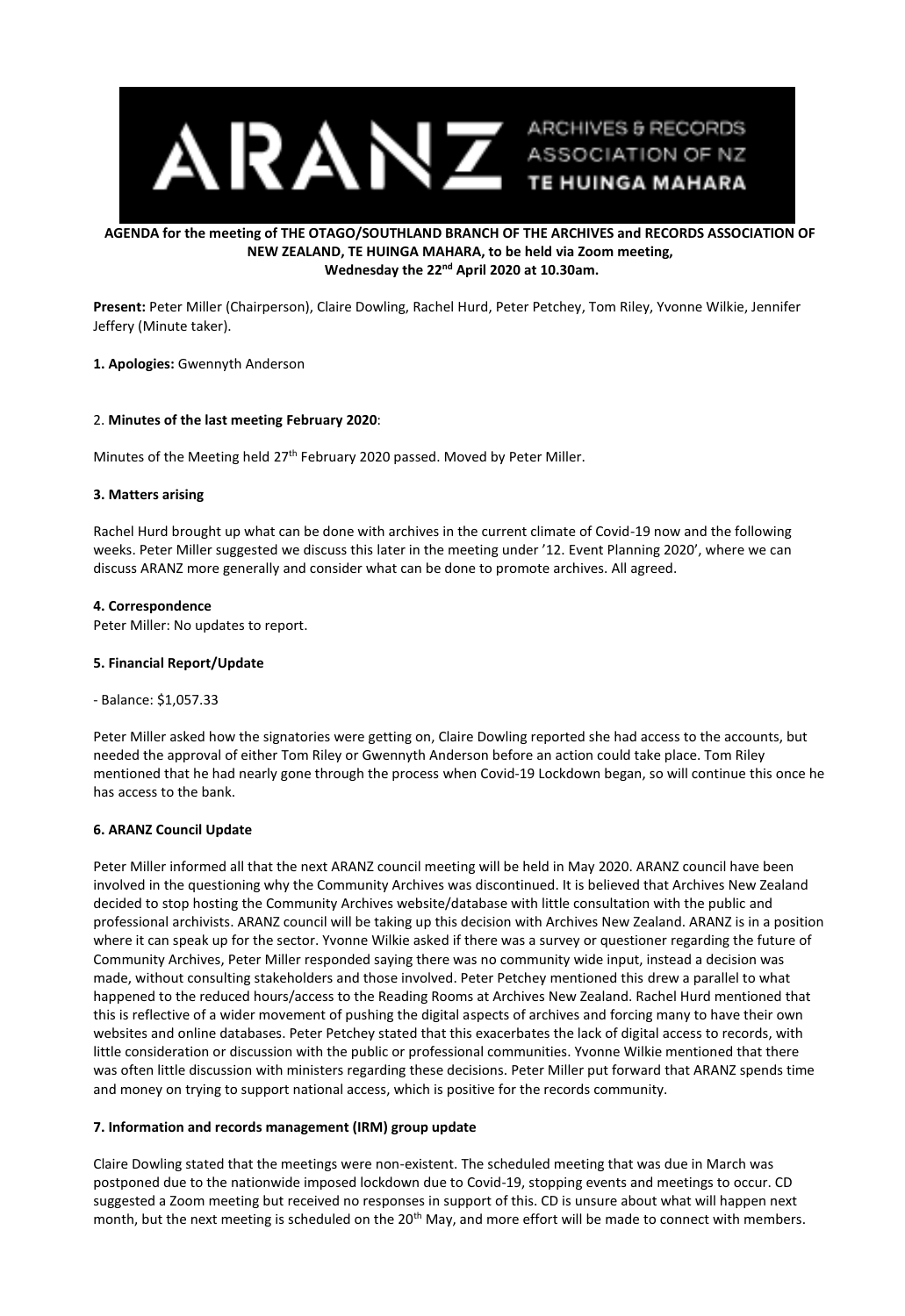The topics planned for this year will be shifted into 2021. Peter Miller agreed that there might be other priorities stopping members from attending (in person or via digital conferences).

# **8. Update: Listing of Branch Records at Hocken for Beaglehole [Holding]**

# **9. Update: School of Mines Records [Holding]**

## **10. Update: DCC Archives, records and heritage collections**

At the last ARANZ (Otago/Southland branch) meeting held 27<sup>th</sup> February 2020, it was decided that Peter Miller, Peter Petchey, Stuart Strachan and Gwennyth Anderson would form a letter to write to the DCC regarding an update on their archives, with intentions to speak to councillors. Since the last time ARANZ got feedback from the DCC action has not been initiated – no physical actions have taken place (e.g. movement of archives to a safer area). Peter Miller suggested that a submission for a proposal on the DCC Ten Year plan, which is reviewed every three years. PM mentioned that he is unsure how the council will hear these proposals with the current state of lockdown of Covid-19, whether this will be done in person or via an electronic platform. The submission deadlines have been extended. Jennifer Jeffery is to send the submission to members of Otago/Southland ARANZ committee. PM mentioned that this is the fourth year ARANZ has recommended changes for the safety of the archives, and nothing has been achieved. PM informed the committee that the New Zealand Government are offering to spend money on projects, and that the DCC should use this opportunity to gain funding to make positive changes. PM stated that he has suggested that the DCC work with other institutions such as the Regional Council or the Hocken Library.

## **11. Update: Community Archives [holding]**

Previously discussed

## **12. Event Planning 2020**

- AGM [holding]

## - Update Barbara Brookes (New date to be arranged)

Peter Miller stated that Barbara Brookes talk was postponed due to Covid-19 restrictions, and questioned whether it would be possible for Brookes to do a podcast, and Claire Dowling suggested she could record her talk at her home and send out the link for members to watch. PM said that he would talk to Gwennyth Anderson to discuss if she is able to contact Brookes regarding the talk.

#### - Douglas Roberts?

Claire Dowling stated that Douglas Roberts will be stuck in New Zealand and believed that is was probably unlikely that we would be able to reschedule, due to Roberts trying to get back to Scotland.

#### - Wider programme

Peter Miller mentioned that the AGM needs to be organised, but this depends on the current protocols regarding gatherings during the Covid-19 pandemic. PM questioned if there is something we can do virtually. Claire Dowling mentioned the ASA training courses that are discounted for ARANZ members, and perhaps promote this.

Yvonne Wilkie mentioned that it would be beneficial for members to know where archival repositories are, in terms of access and what can be done to support users.

PM suggested putting out an email with events when they have been arranged, including items like ASA training courses, links to news and updates in our area. Rachel Hurd mentioned we should pull together information from the various organisations to communicate what is open and available. Claire Dowling said to share this information as lockdown restrictions change – questions arose from CD as to whether we want to hear about what other archives are doing, how they are coping with the changes (e.g. not having physical access to collections).

PM mentioned that we should also ask what actions archival repositories are undertaking to ensure that there is no damage to their collections – water damage, maintaining controlled temperatures, physical security, and reporting on significant findings. Members are to email Jennifer Jeffery with how their institutions are coping, and JJ is to issue email to all members to inform them of what is going on in the archival realm in Dunedin.

Rachel Hurd mentioned a LIANZA spreadsheet which documents what services libraries will be offering at each alert level. Tom Riley stated that this would be hard to create a similar document for archival repositories due to the variety and scope of each institution. CD mentioned that LIANZA has useful webpages on how to take care and ensure safety during the Covid-19 pandemic and will send links to committee members.